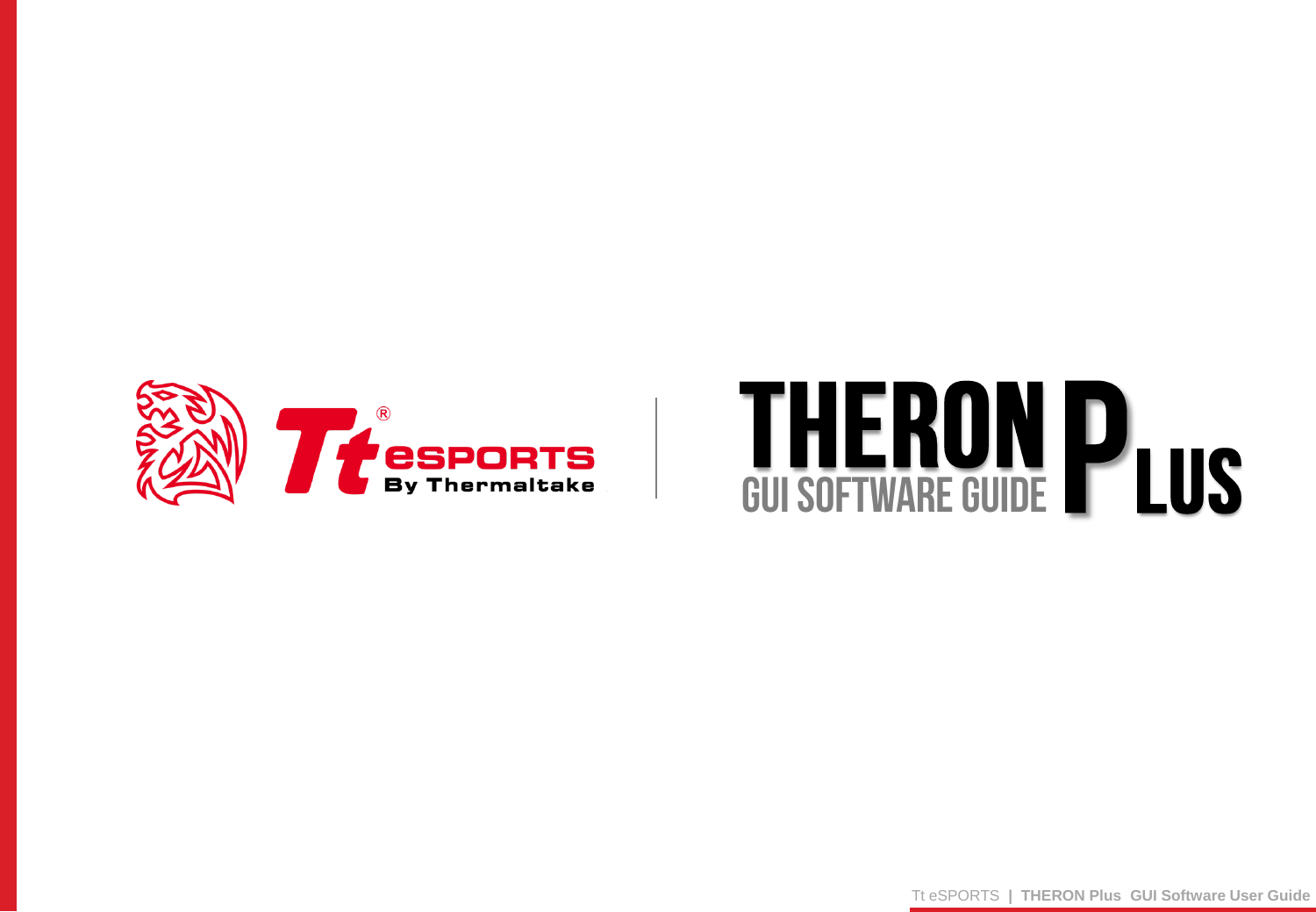# CONTENTS **A**

| <b>PAGE</b> |           | <b>Main Interface</b><br>• Main<br>• Profiles<br>• Normal Mode / Battle Mode<br>• Key Assignment                                                     | 01<br>02<br>03<br>04       |
|-------------|-----------|------------------------------------------------------------------------------------------------------------------------------------------------------|----------------------------|
| <b>PAGE</b> | 09        | <b>Macro Setting</b><br>• Macro Setting Interface<br>• Macro Manager<br>• Macro Record Setting<br>• Macro Record Timeline<br><b>• Insert Command</b> | 09<br>10<br>11<br>12<br>14 |
| <b>PAGE</b> | 15        | <b>Performance Setting</b><br>• Performance Interface<br>$\bullet$ DPI<br>• Other Speed Performance<br>• Polling Rate<br>• Lift-off Control          | 15<br>16<br>17<br>18<br>19 |
| <b>PAGE</b> | <b>ZU</b> | <b>Light Setting</b><br>• Light Option Interface                                                                                                     | 20                         |
| PAGE 21     |           | <b>Firmware Update</b><br>• How to Update Firmware                                                                                                   | 21                         |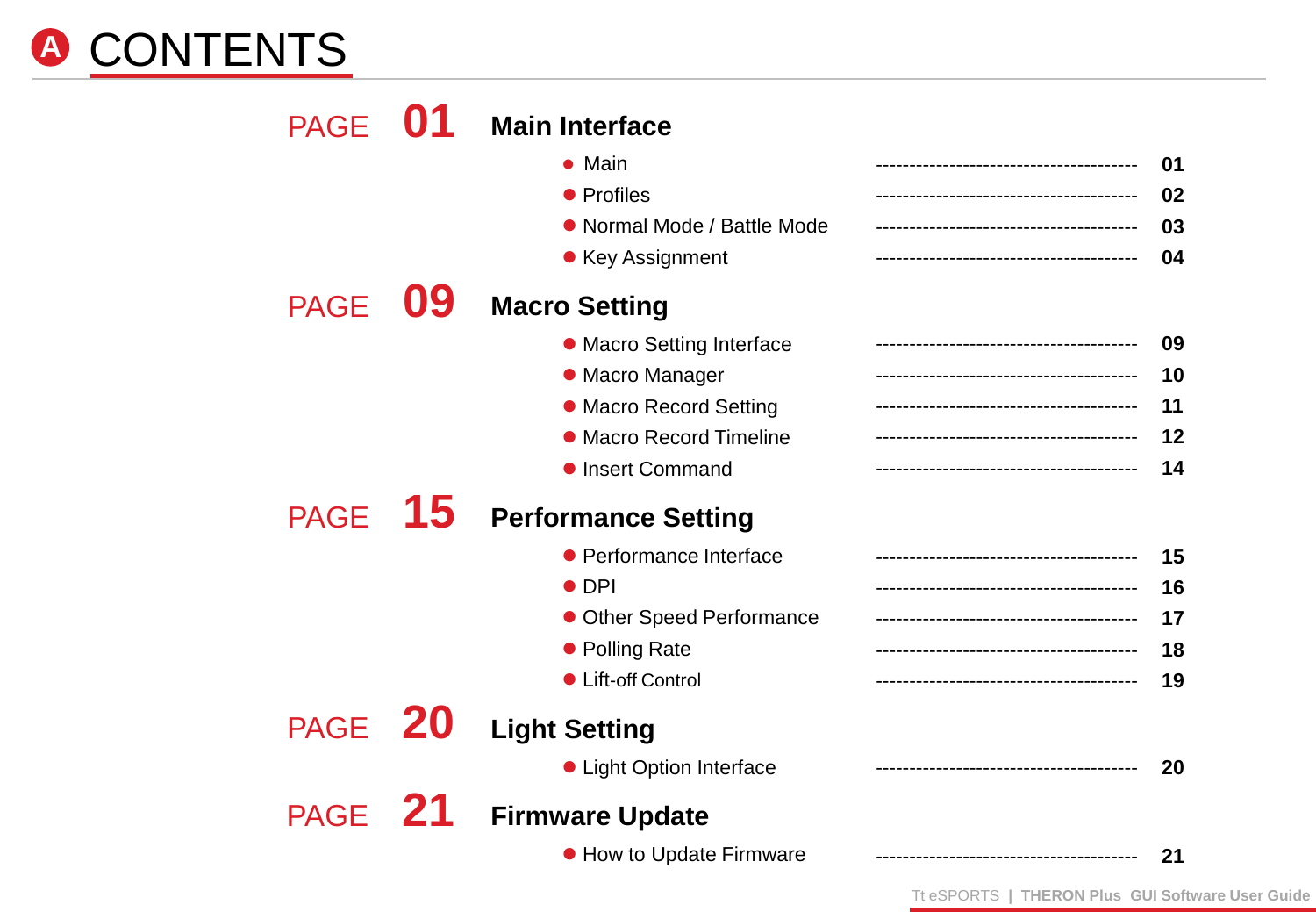# CONTENT ONE Main Interface

Tt eSPORTS **| THERON Plus GUI Software User Guide**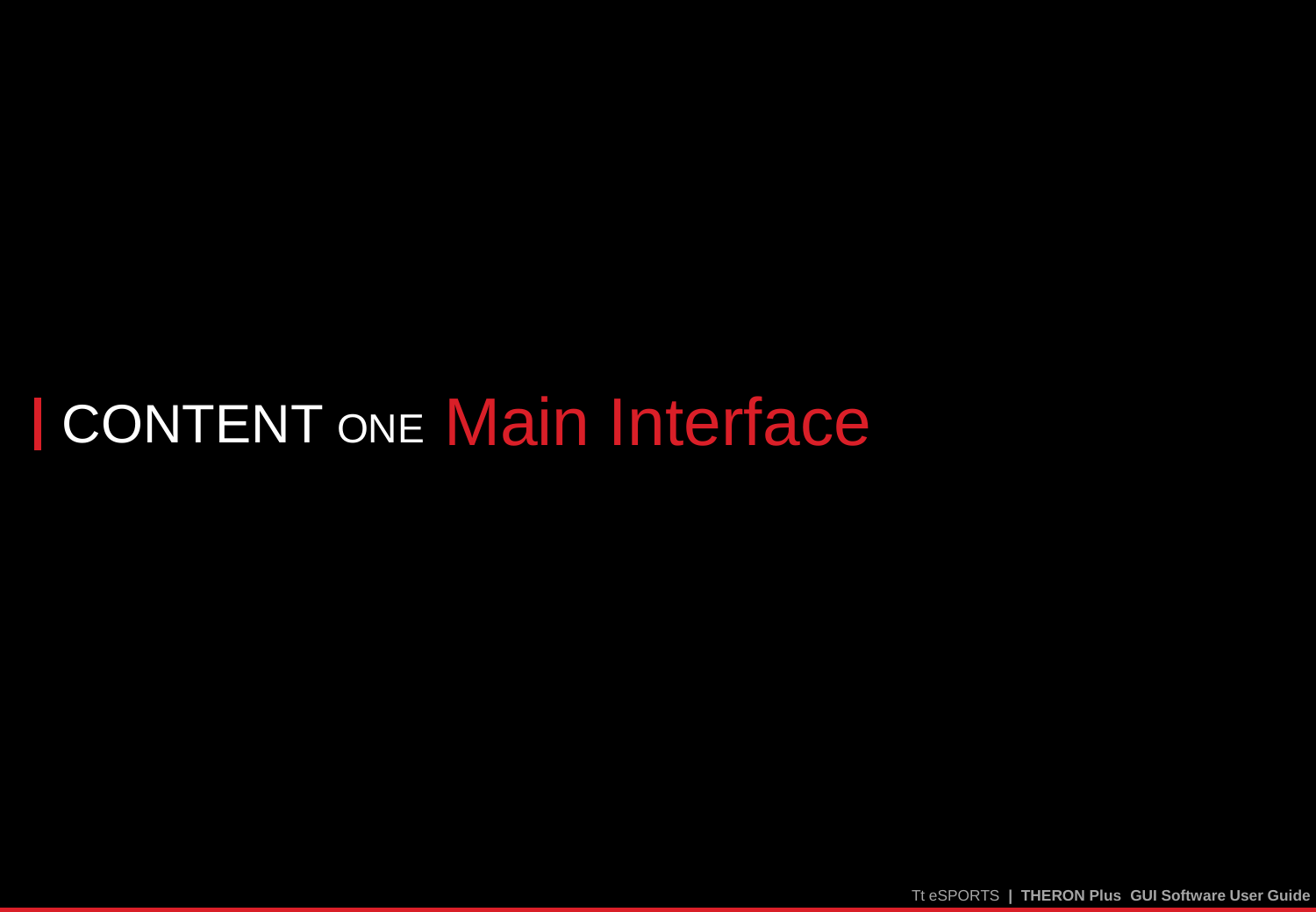**01**



# **Apply / Cancel / OK**

**Apply:** Click Apply after completing profile setting and it will import setting into THERON Plus **Cancel:** Click Cancel if you wish to cancel the setting **OK:** Click OK after setting has been completed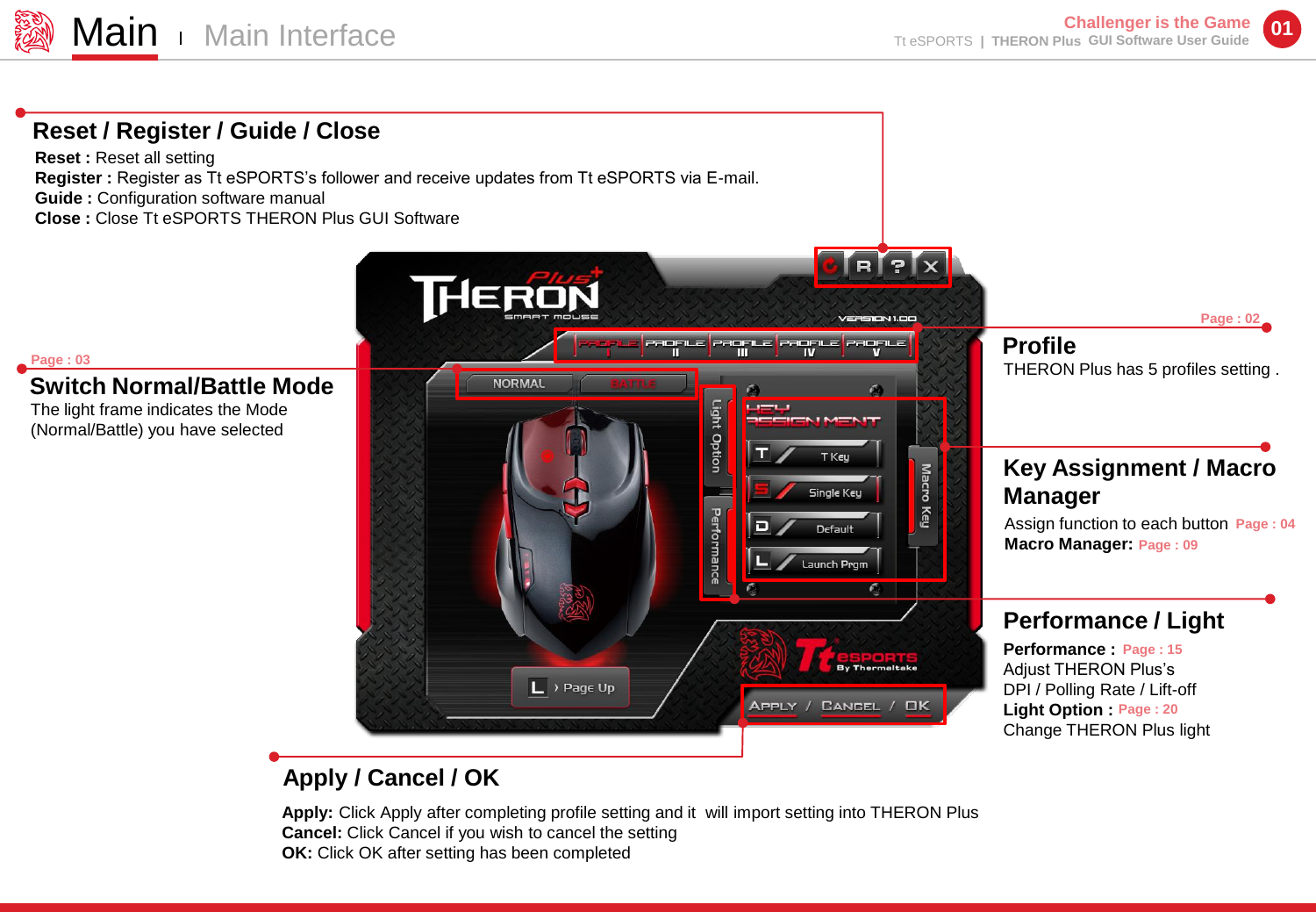# **Tt eSPORTS GUI of Profile**

Tt eSPORTS first version of Gaming User's Interface. We set GUI have Profiles can switch. Make Gamers convinced and customized to use a real design and make for gamer.



**Switch to Profile** Choose the Profile you wanted to change to.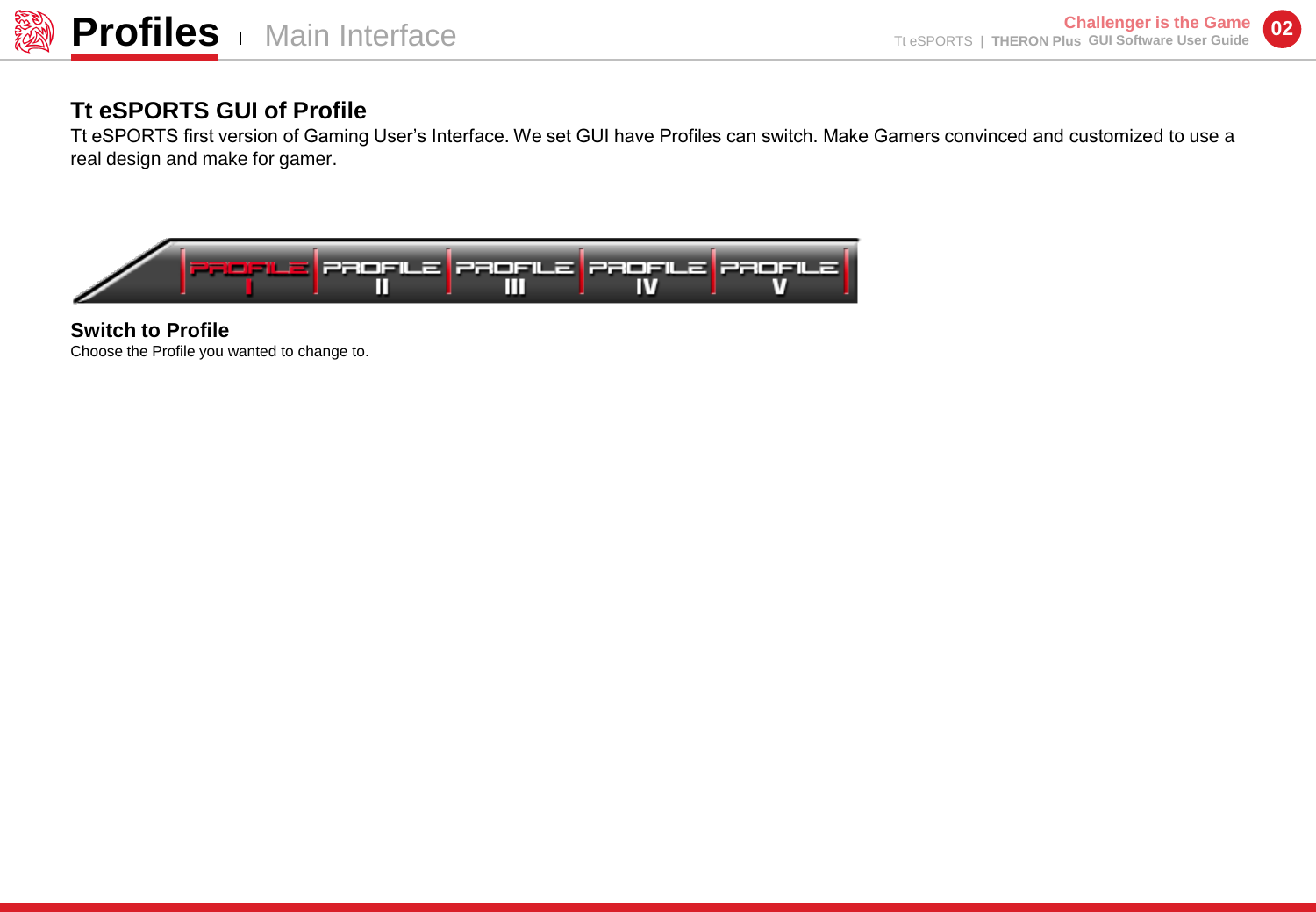

# **Light Effect into Game**

Tt eSPORTS develop a fancy light effect. Just switch the mode and you can experience a different sensation in your place. When you are in Battle Mode, higher A.P.M (Action Per Minute) will have a higher frequency flashes, while in lower A.P.M, the flash frequency decreases. This make THERON Plus a gaming weapon that will enhance your gaming experience!



#### **Normal Mode**

**In Normal Mode**  Scroll Wheel lights up. Tt Dragon light with Pulse-break lighting effect. Two lights can turn on or off independently. Bottom Panels will light up.

#### **Battle Mode**

**In Battle Mode, colors will change accordingly to the frequency of current A.P.M Low A.P.M BLUE – GREEN – YELLOW –RED –PUPPLE High A.P.M** Scroll Wheel with Pulse-break lighting effect. Tt Dragon light with Pulse-break lighting effect. Bottom Panels with Pulse-break lighting effect.

**Once mode switched to Battle Mode, reminder as below will pop up:**



When the mode is switched to battle detection, the illumination effects will change according to the clicking frequency. YES.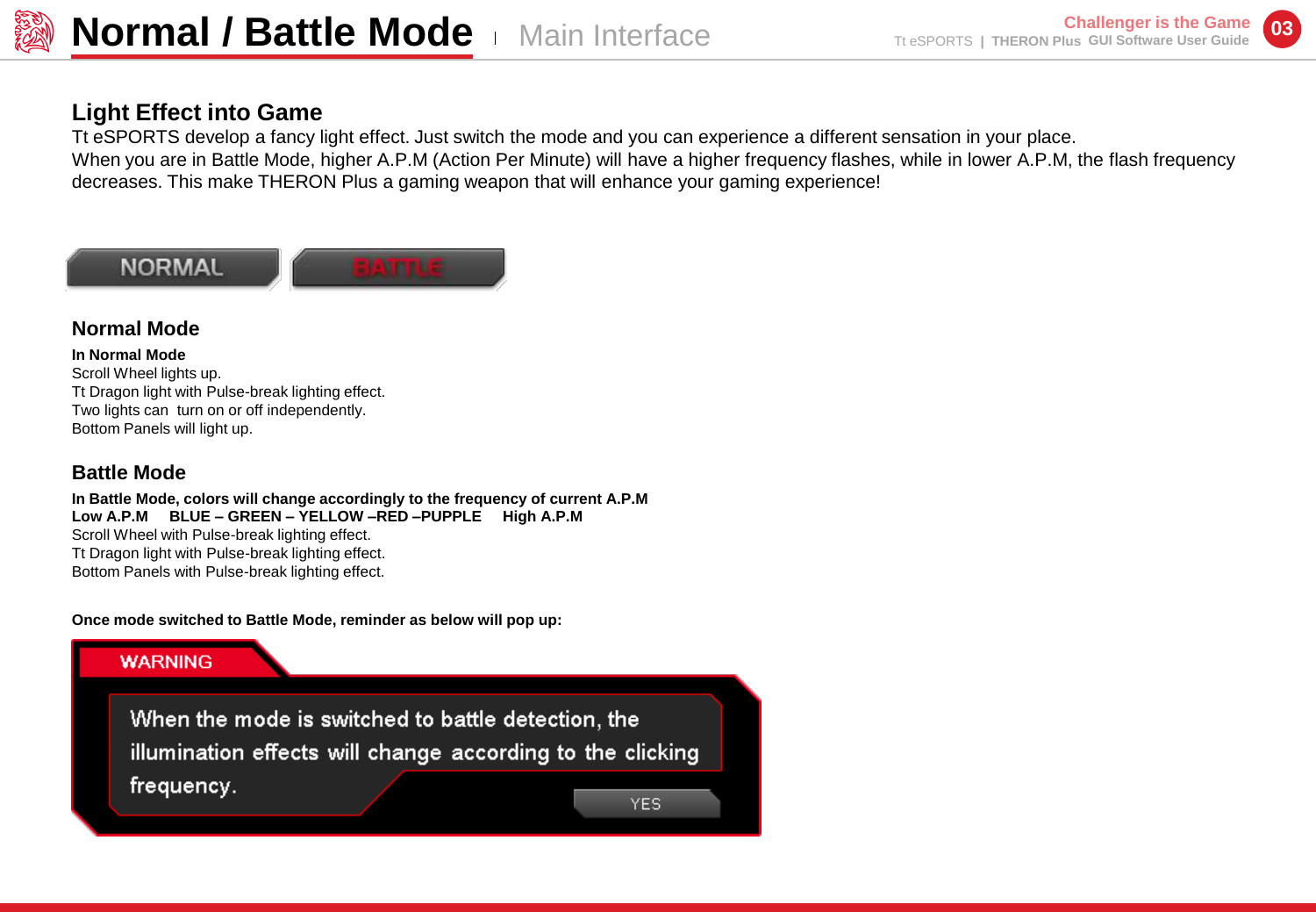

# **Customization for each of THERON Plus's button**

Each THERON Plus's button can be customized as your preferred, even the Scroll Wheel's function can be changed! Customize it and make the THERON Plus your very own ultimate weapon to conquer!

**THERON Plus Can Do More than You Expect!**

**Buttons Configuration Click on each button to change its function (See right picture)** Click each button to assign functions.

#### **Key Assignment**

Choose the key to manage function



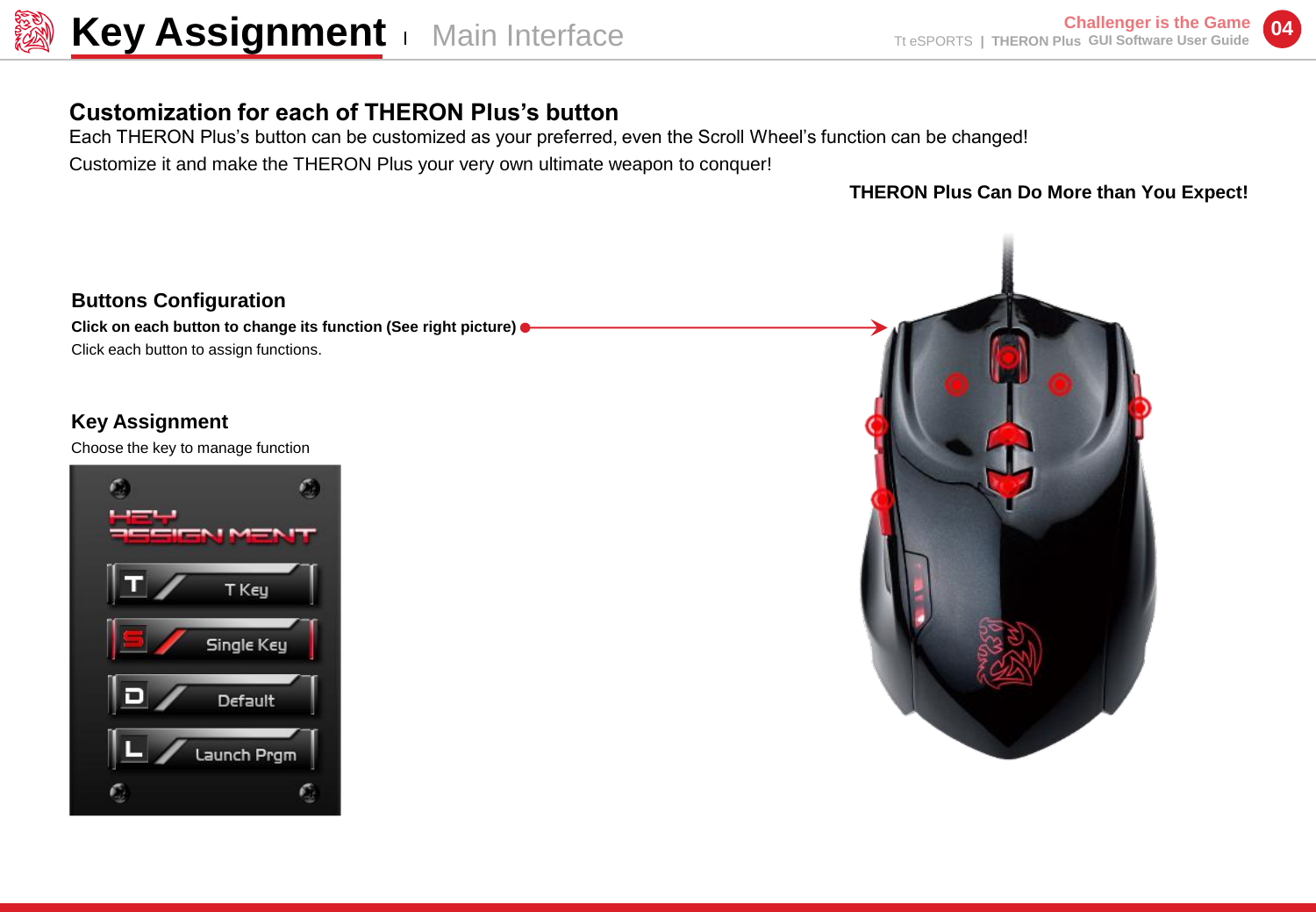### **4 Key Functions to be Assigned!**

Each of button can be assigned by four function ( Macro(T Key) / Single Key / Default / Launch Program ).



- **Default :**  All buttons function will be set as default setting. ( i.g : Left button as the Click action)
- **Macro(T Key) :**  Assign macro that has been recorded from Macro Manager.
- **Single Key :**  Set be mouse click function signal.
- Launch Program: Launch the pre-set program directly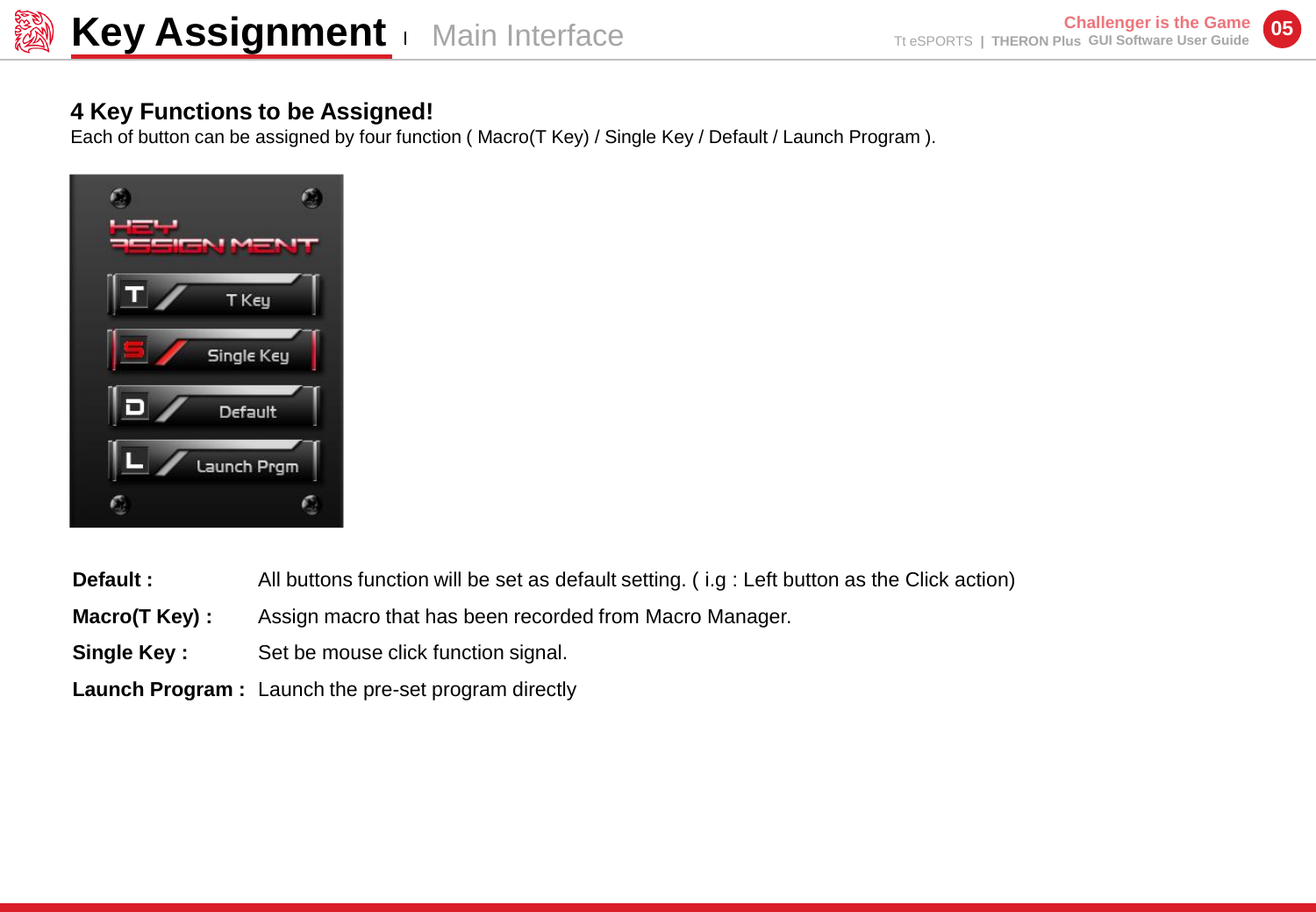

**Enter Repeat Count** 

 $\alpha$ 

**CANCEL** 

# **Macro (T Key)**

T Key is the Macro key that you programmed.

| T Key                                                 |
|-------------------------------------------------------|
| Select a Macro to Assign                              |
| <b>Repeat Option</b><br>Once                          |
| <b>Multiple Times</b><br>When Press & Hold            |
| <b>Until Pressed Next Time</b><br><b>CANCEL</b><br>OK |

#### **Assign macro**

Select a programmed macro that already recorded from Macro Manager (Macro record detail, see Page 17)

#### **Repeat**

Customize the times that you want to have the macro repeats..

| Once :                  | $\sim$<br>Macro will repeat once.                                         |  |
|-------------------------|---------------------------------------------------------------------------|--|
| <b>Multiple Times:</b>  | Macro will repeat depends on the repeat count set.                        |  |
| When press & hold :     | Macro will keep repeating while pressing and holding.                     |  |
| Until press next time : | Macro will start repeating when you click and stop unless you click again |  |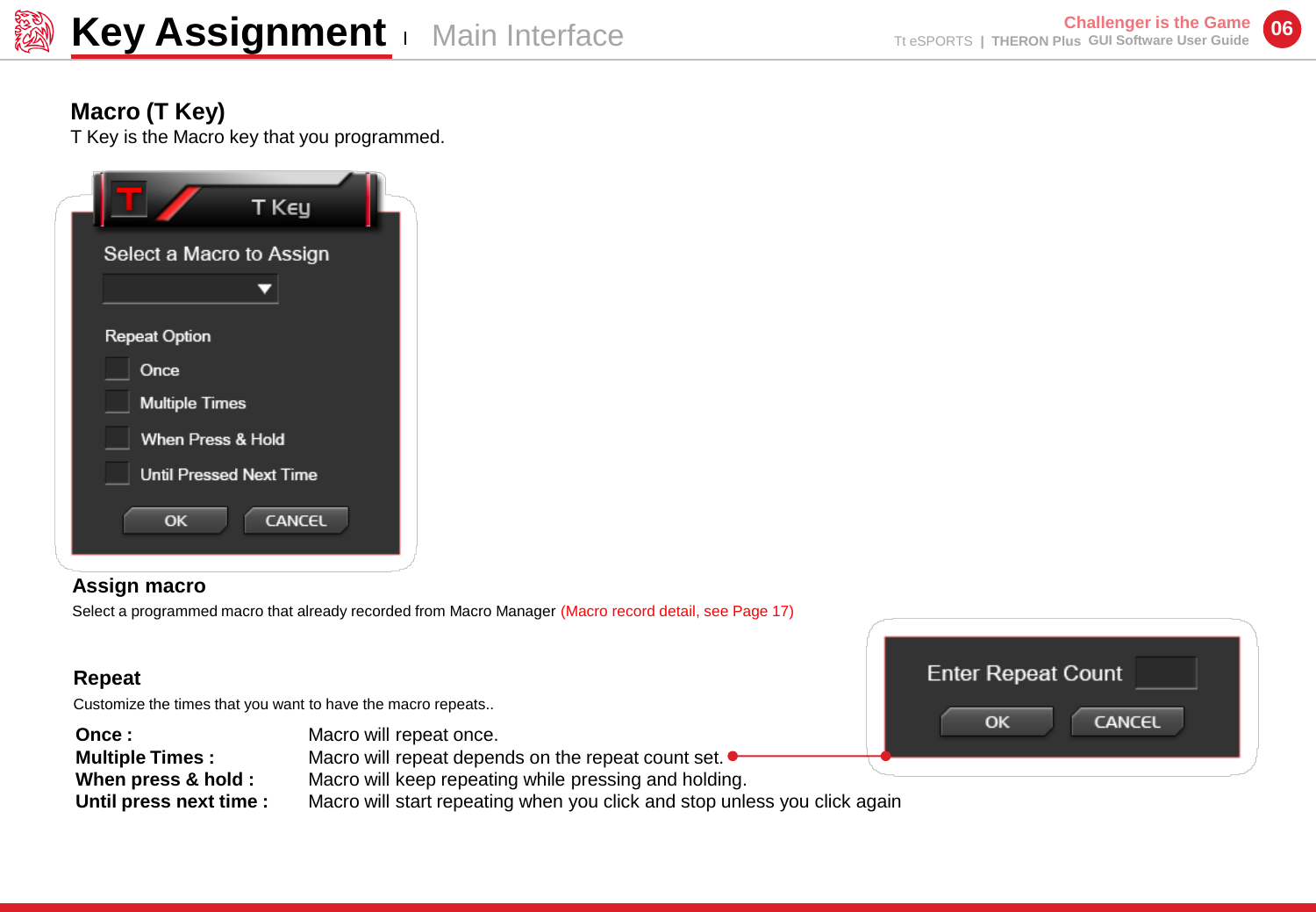

# **Single Key**

Assign a function to a key



# **Commands**

Commands that are available to be assigned

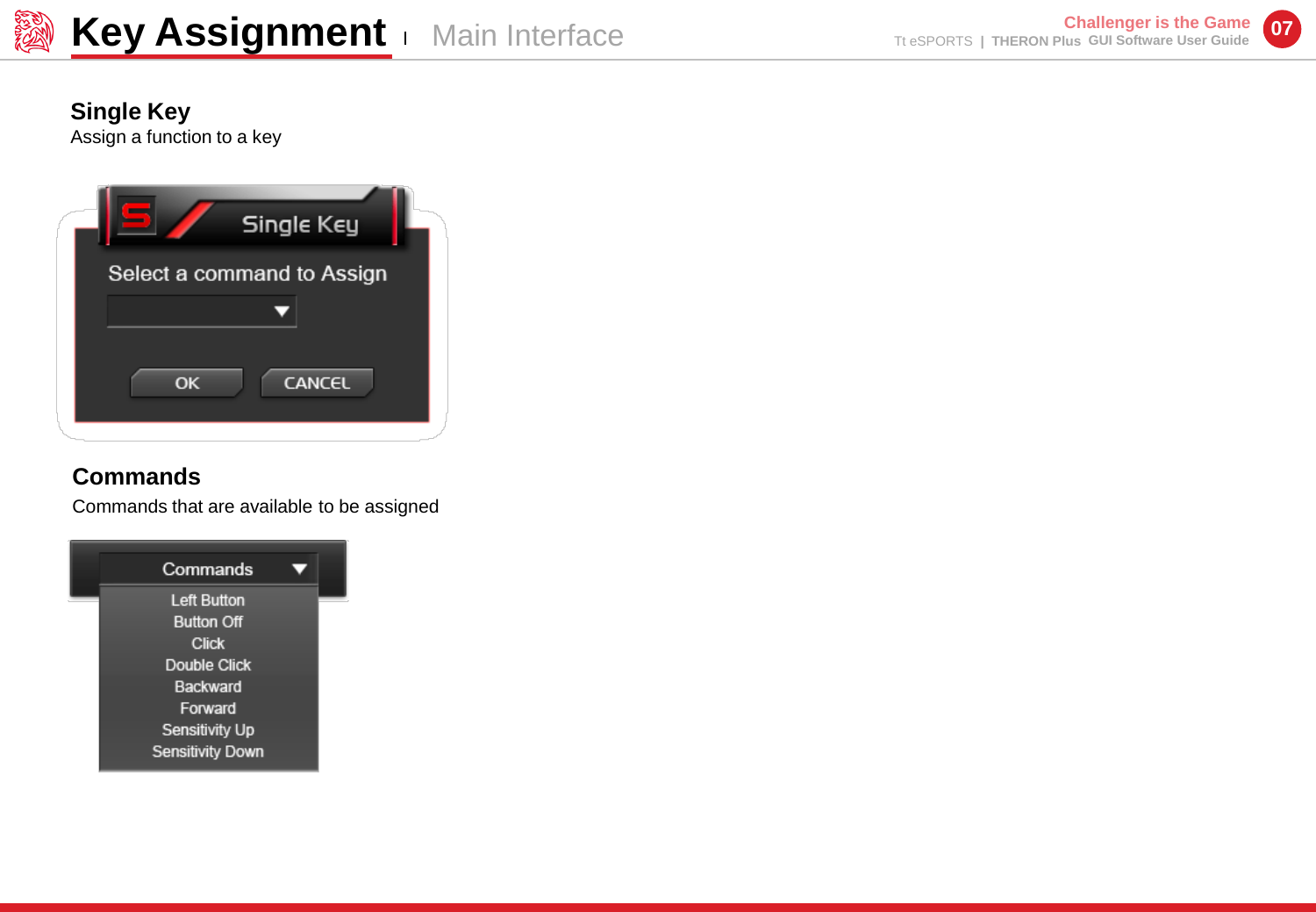

## **Default**

THERON Plus has its own pre-configured functions, which is the default. If you wanted to change back to the default setting, you can just choose Default and it will be changed back to the pre-configured functions.



# **Launch Program**

Pre-set a program and the program will showed up whenever you click on the button that has been programmed.



#### **Launch Program button**

Click the Launch Program button and system will pop out file manager for you to choose the program that you want to launch.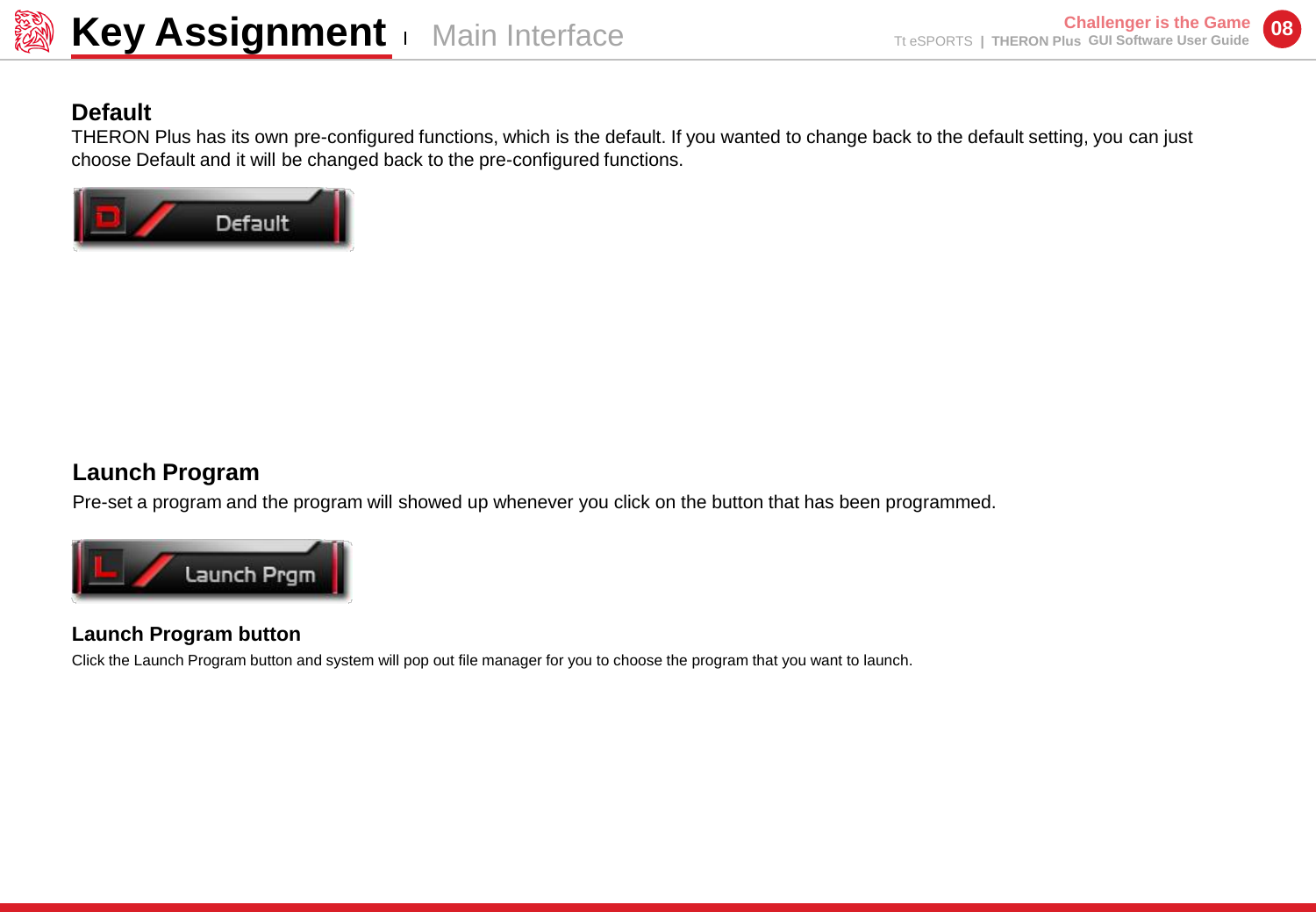# **CONTENT TWO Macro Setting**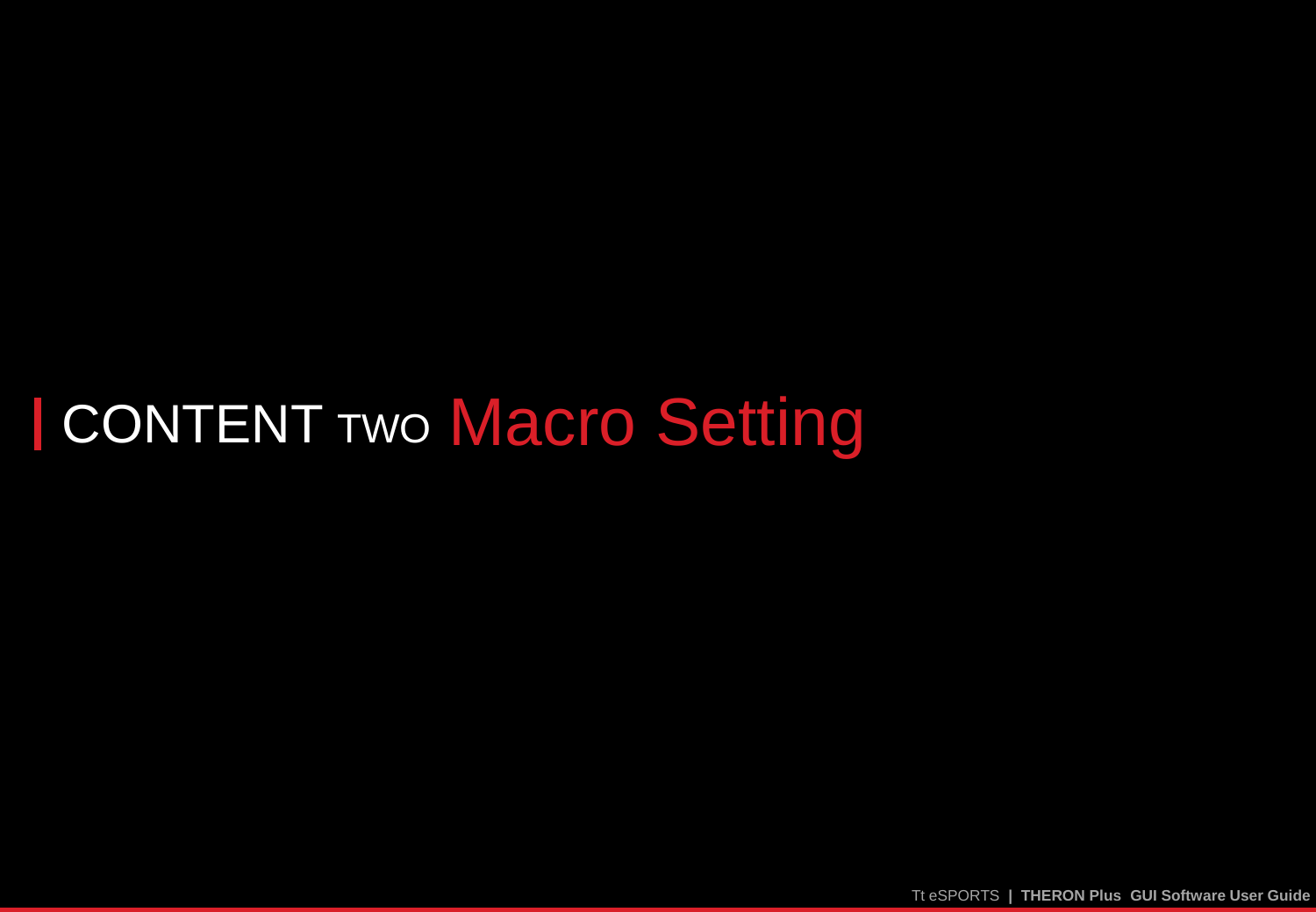

# **Apply / Cancel / OK**

**APPLY:** Click Apply when Macro Setting completed **CANCEL:** Click Cancel to cancel the setting **OK:** Click OK after Macro Setting has been fully completed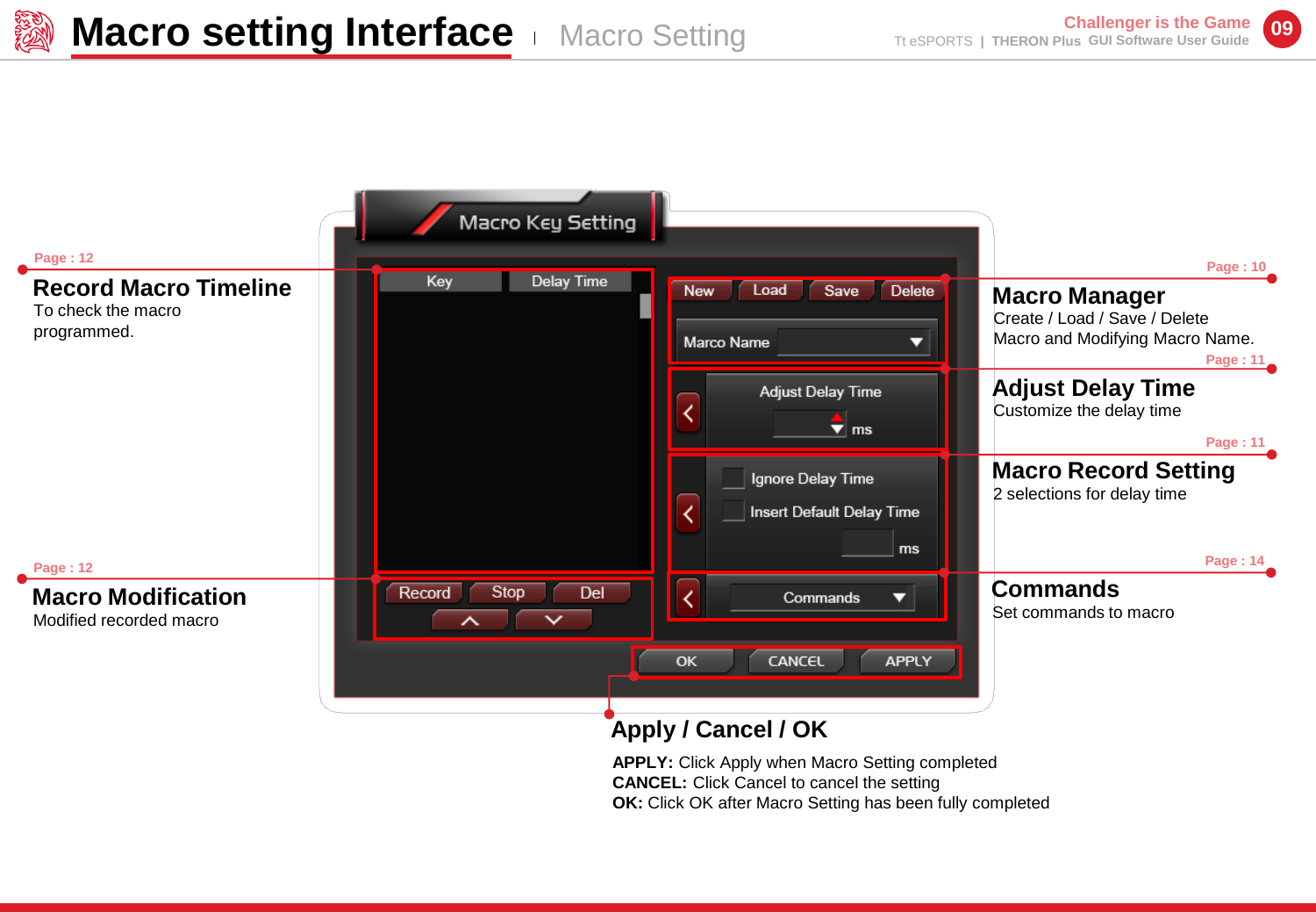

#### **Macro Manager**

Macro manager allows you to create, delete, save and load a macro.



#### **Manage Macro**

#### **NEW / DELETE / SAVE / LOAD macro**

NEW - Create a new Macro DELETE - Delete existing Macro SAVE - Save a Macro . LOAD - Load a Macro that had been saved.

#### **Macro Name**

Select a Macro.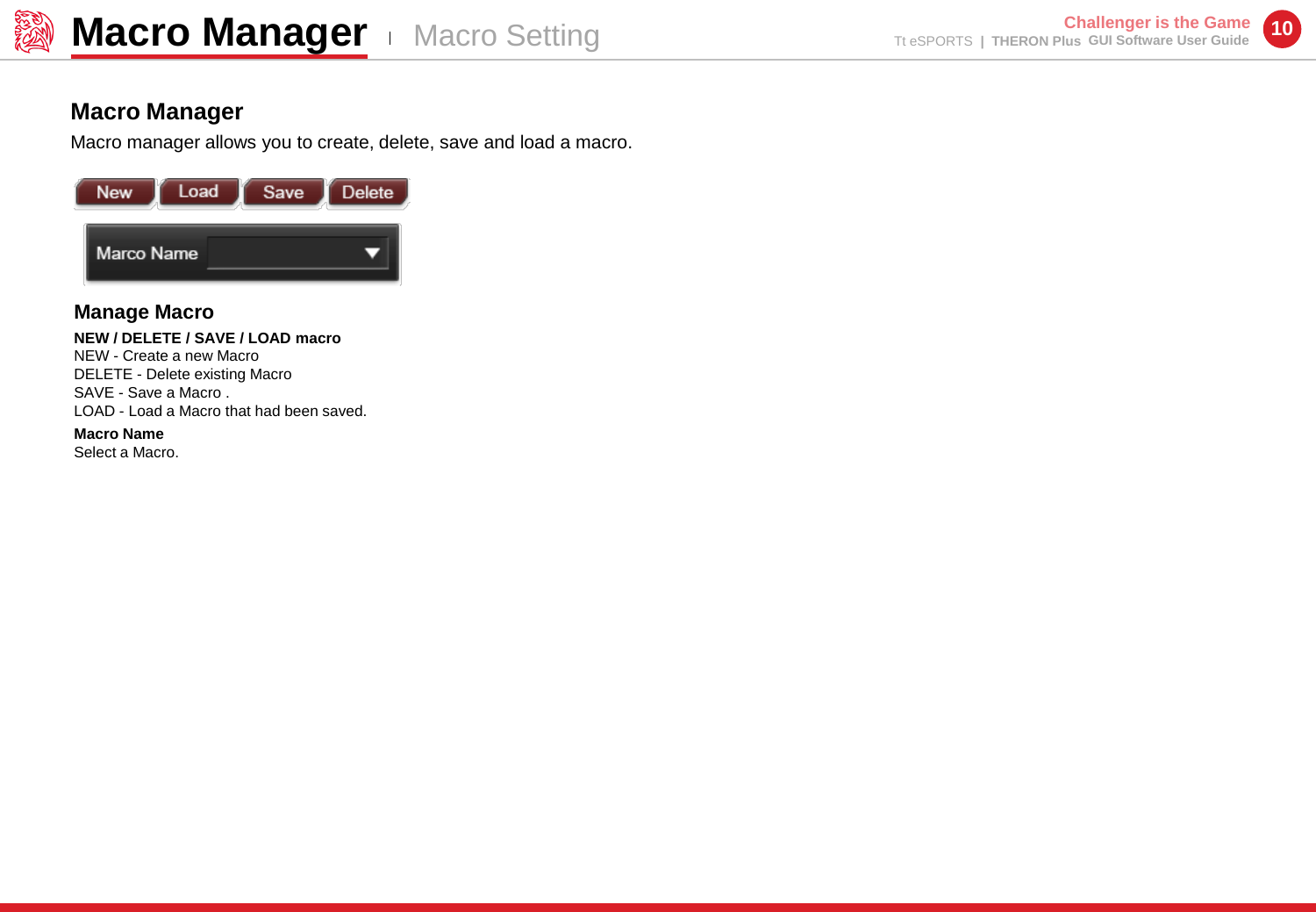# **Macro Record Setting**

3 selections provided for you to choose for setting the Delay Time.



#### **Adjust Delay Time**

You can adjust Delay Time that already record

| Ignore Delay Time         |    |
|---------------------------|----|
| Insert Default Delay Time |    |
|                           | ms |

#### **Macro Delay Time Setting**

**Ignore Delay Time**  $\qquad \qquad$  **: No delay time between key signal.** 

- 
- **Insert Default Delay Time \_\_\_ ms : Delay time depend on the preferred time set.**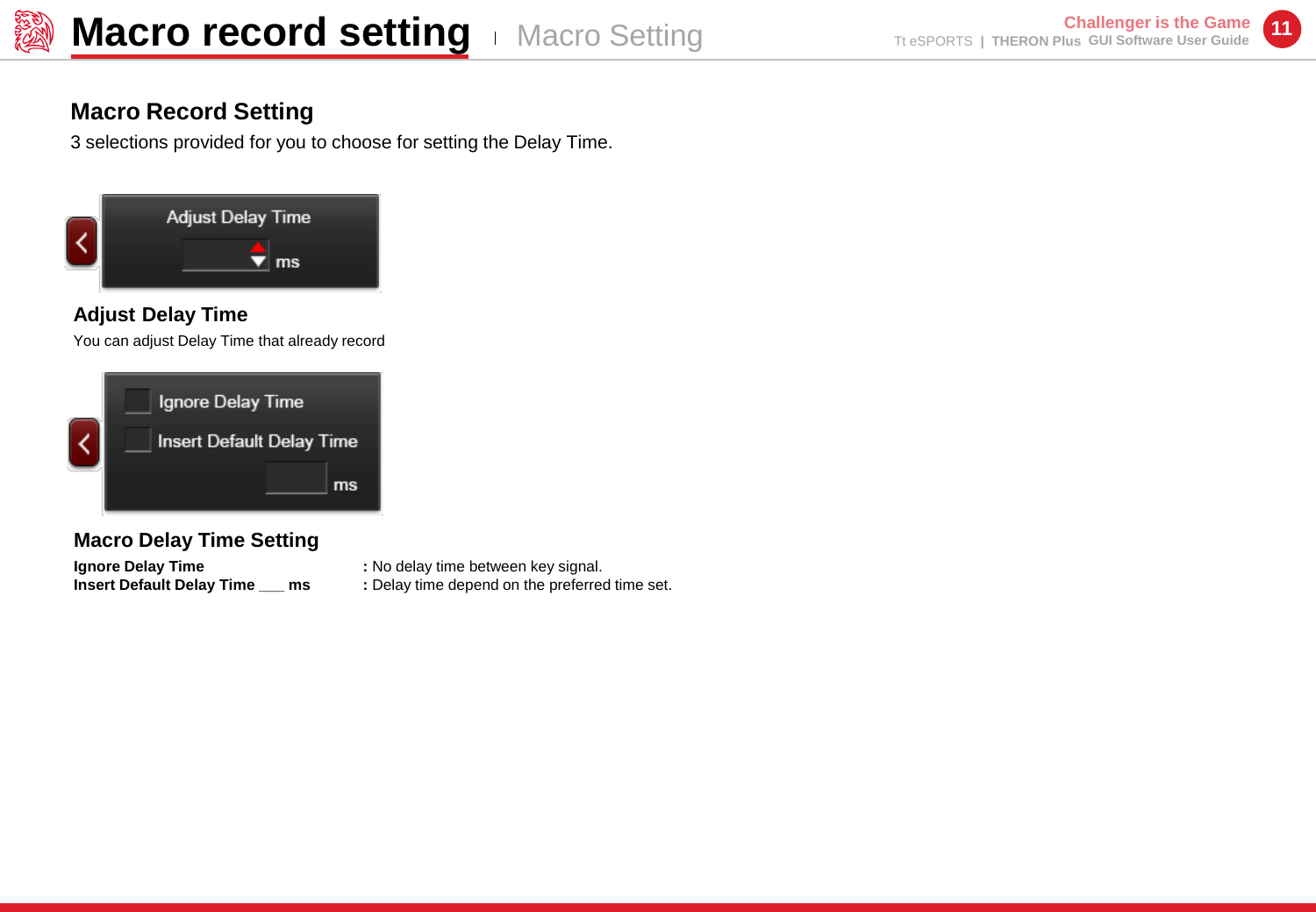# **Macro Record Timeline**

Allow you to program your macro as preferred.

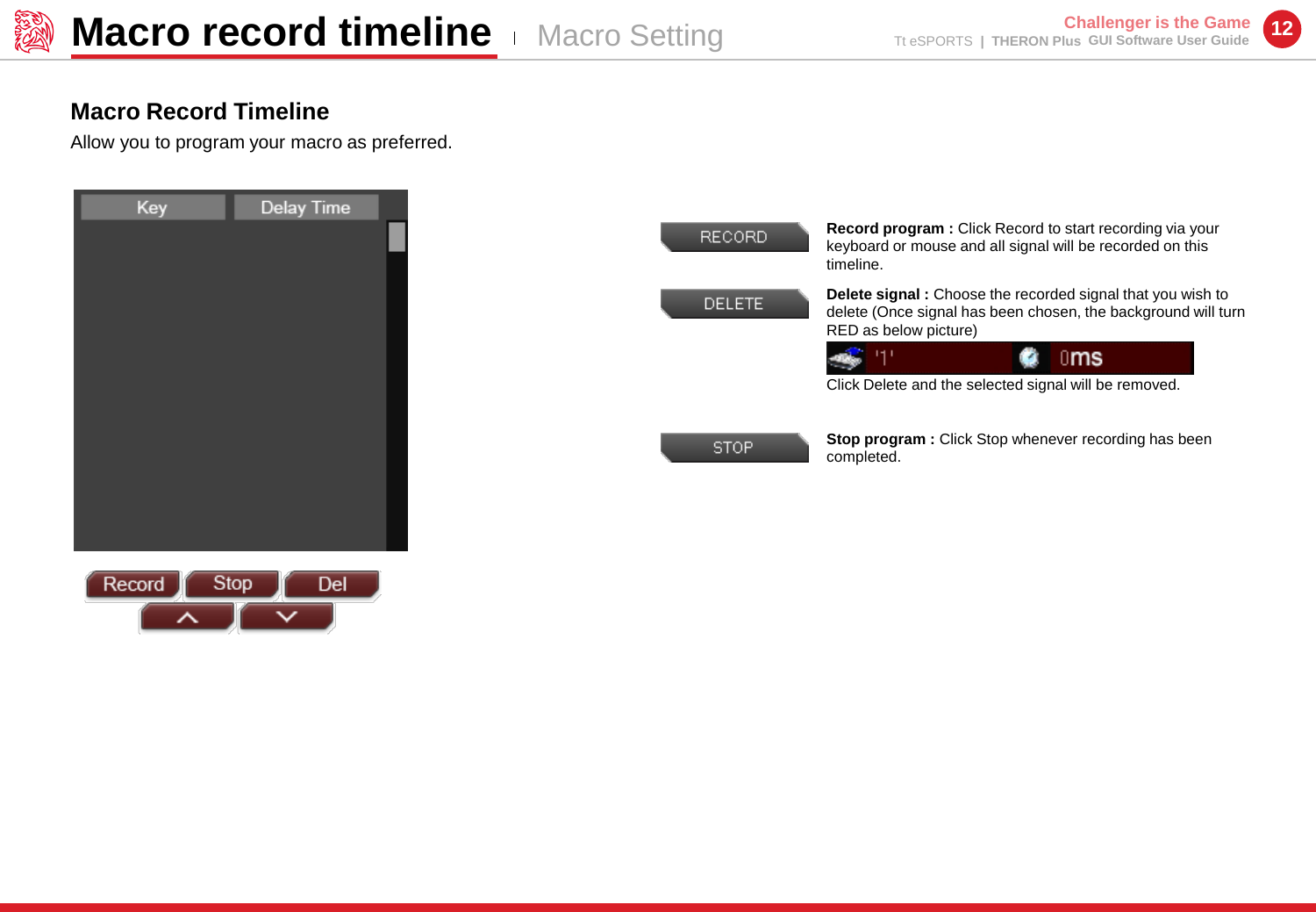## **Macro Record Timeline**

Once Macro Name and Recording have been completed, you can proceed to programming your macro now.



#### **Switch signal up or down**

Select the signal and click Up/ Down to rearrange the recorded signals **Note : Please be careful while arranging the "Press" & "Release" signal**



**Choose "3" and press "UP" or " DOWN" to arrange** 

| Key            | Delay Time      |
|----------------|-----------------|
| 1 <sup>1</sup> | 2 <sub>ms</sub> |
| י די           | 0 <sub>ms</sub> |
| '3'            | 0 <sub>ms</sub> |
| '3'            | 0 <sub>ms</sub> |
| '2'            | 4 <sub>ms</sub> |
| '2'            | 0 <sub>ms</sub> |
|                |                 |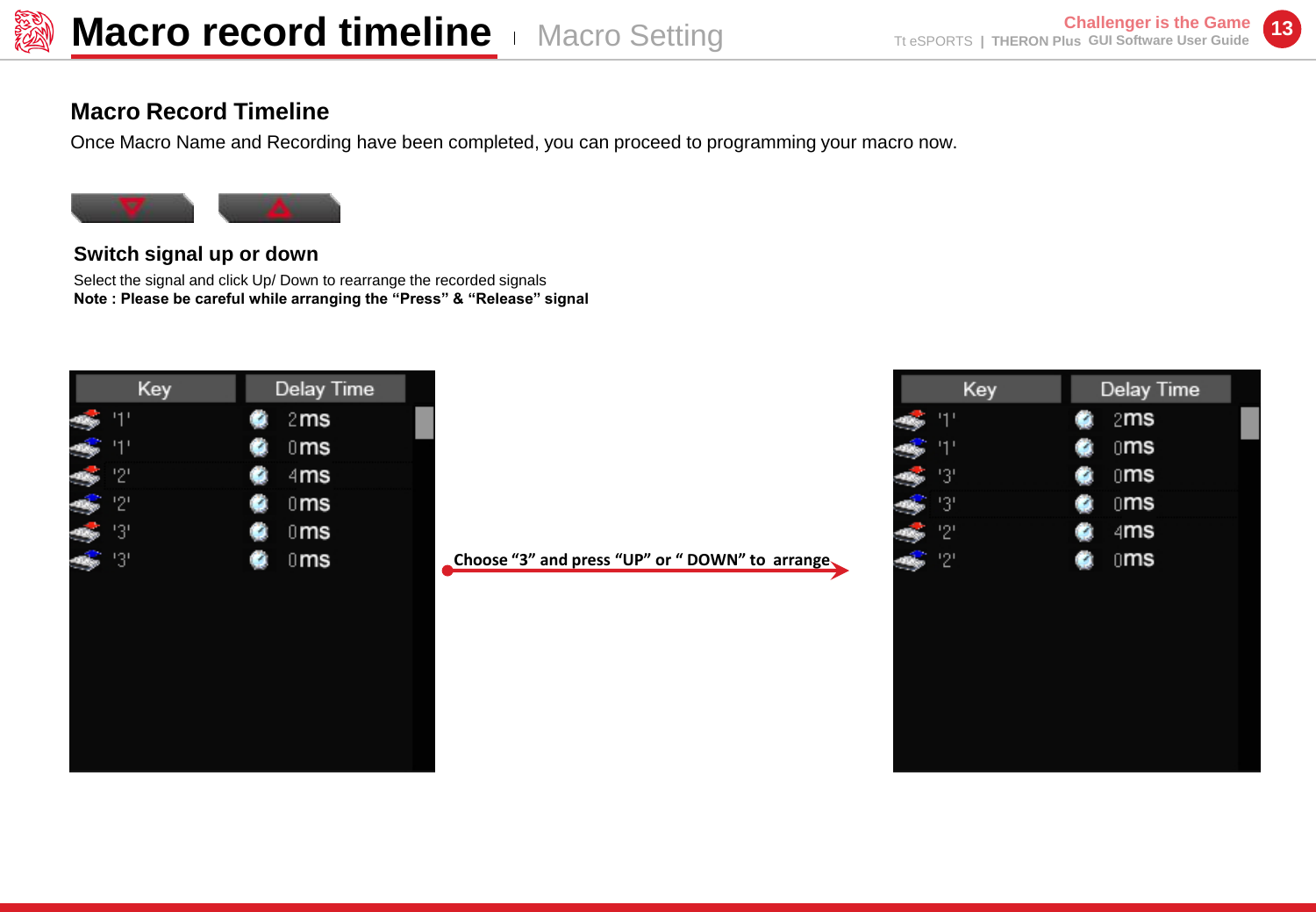

### **Insert Command**

If you want to modify or insert Command to the programmed macro, please click the Command button and select a command into macro from the drop down selection.

#### **Insert Command**



#### **Select a command as below picture**

| Commands                  |
|---------------------------|
| Page UP                   |
| Page DN                   |
| Copy                      |
| Paste                     |
| Close Window              |
| Show Desktop              |
| Undo                      |
| Open Window Explorer      |
| Delete                    |
| Cut                       |
| <b>Print Screen</b>       |
| Lock PC                   |
| Zoom In                   |
| Zoom Out                  |
| All                       |
| Find                      |
| Print                     |
| Save                      |
| <b>New</b>                |
| Maxmize IE / Media Player |
|                           |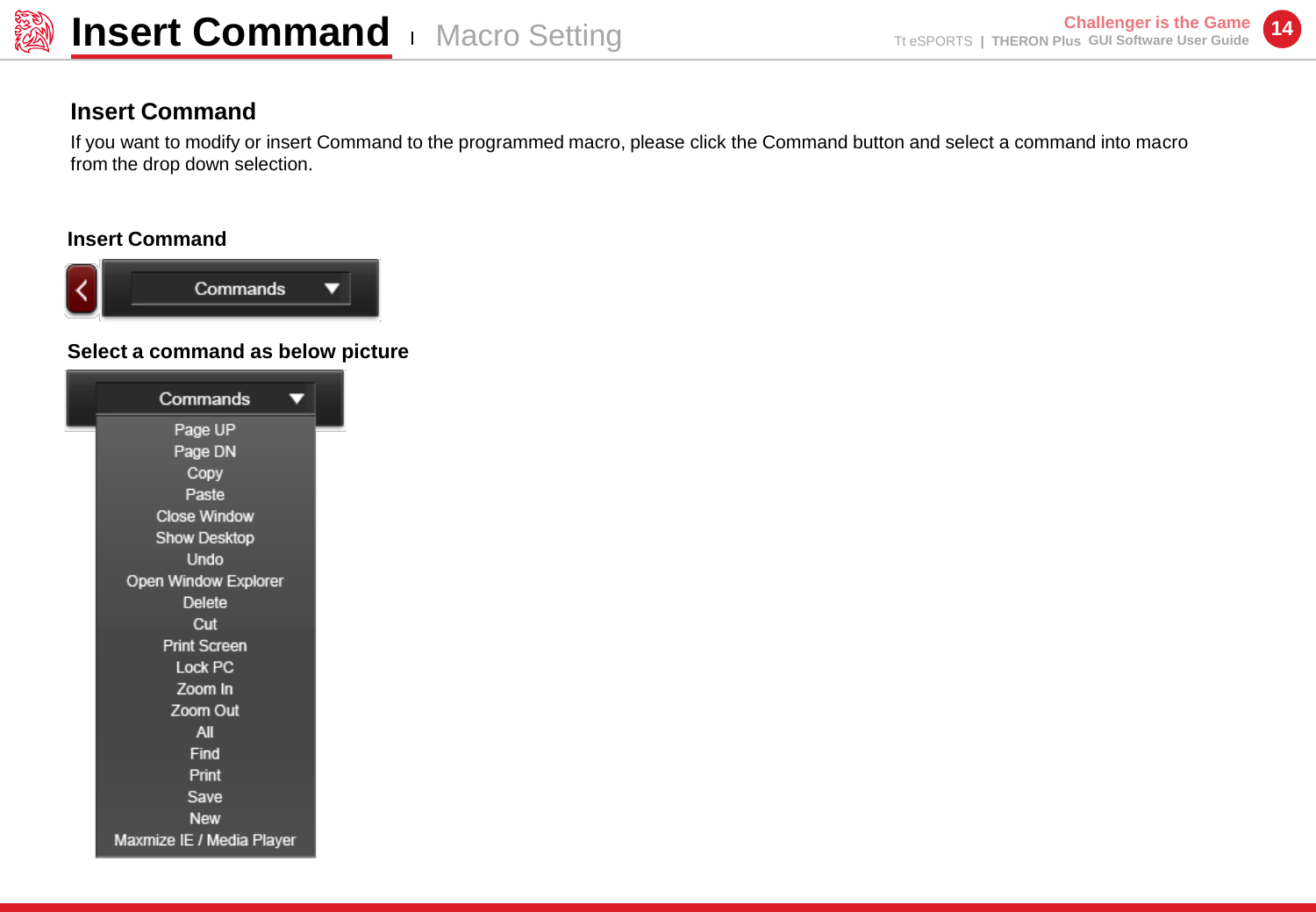# CONTENT THREE Performance Setting

Tt eSPORTS **| THERON Plus GUI Software User Guide**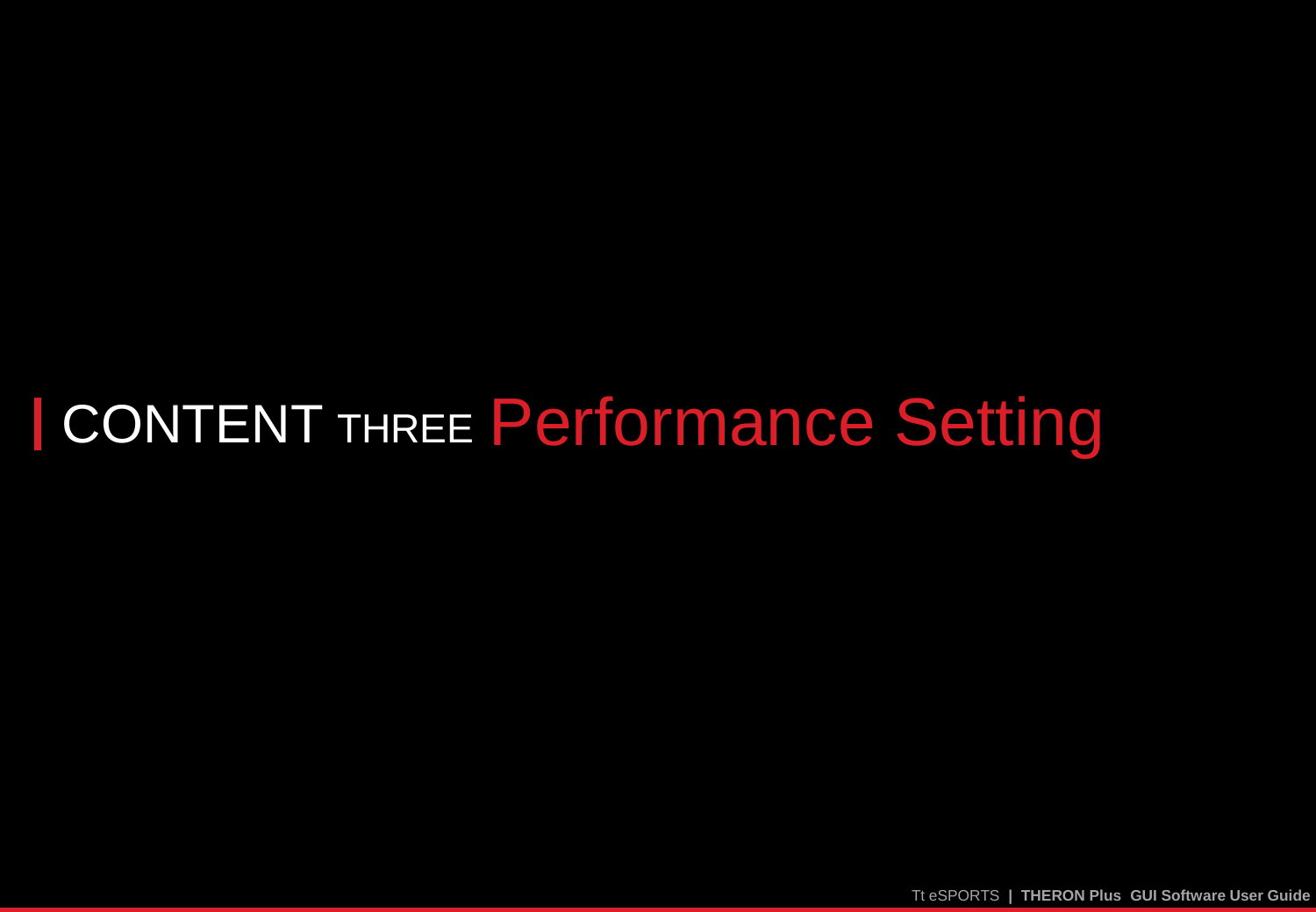

#### **Lift-Off Control** Adjust the sensor distance

# **Apply / Cancel / OK**

**APPLY:** Click Apply you completed the setting **CANCEL:** Click Cancel to cancel the setting **OK:** Click OK after DPI Setting has been fully completed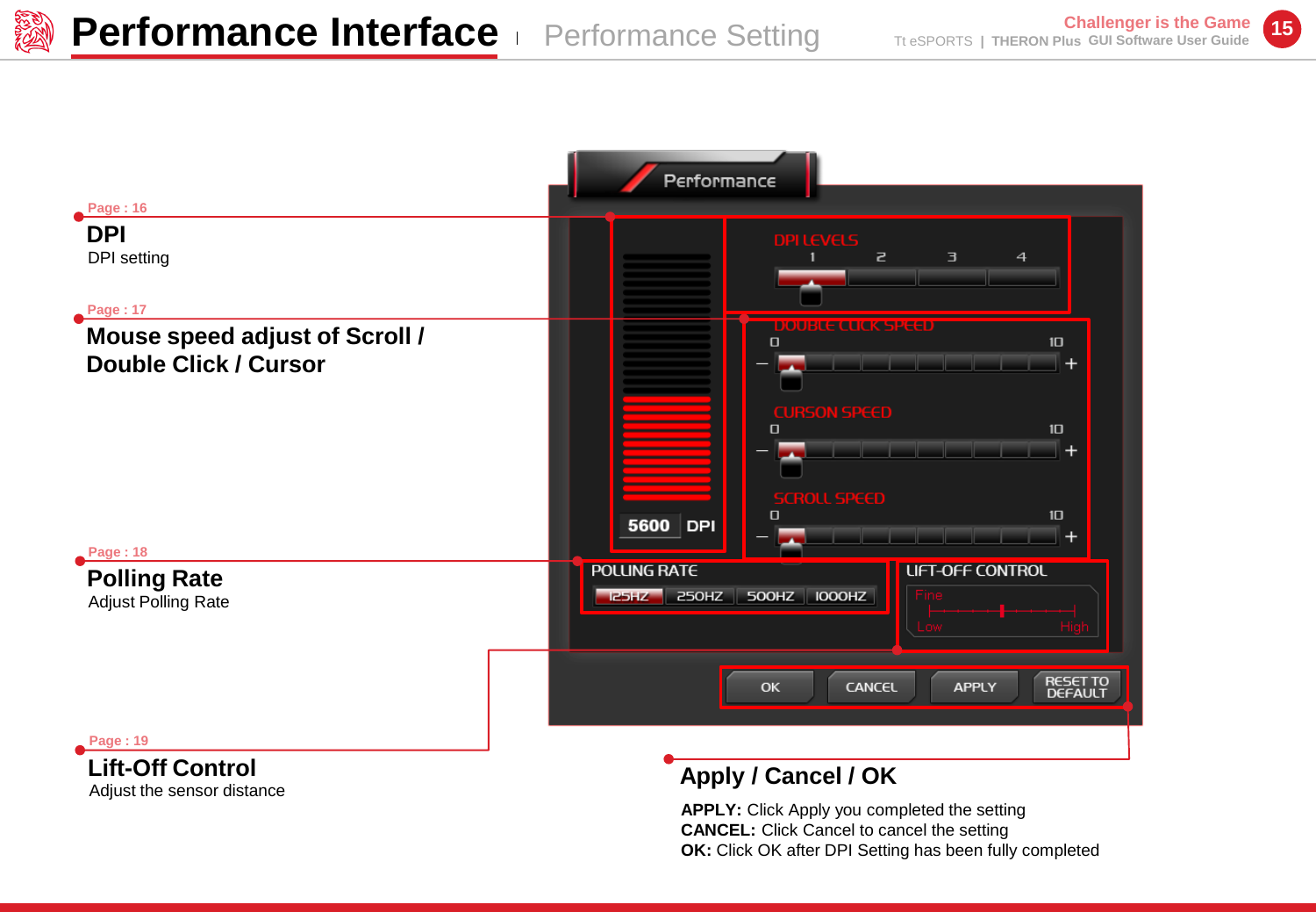# **Dot Per Inch – The Mouse DPI**

Do you know what DPI means?

DPI stands for Dot Per Inch, is a measurement of how sensitive a mouse is. The higher a mouse's DPI, the farther the cursor on your screen will move when you move the mouse. A mouse with a higher DPI setting detects and reacts to smaller movements.

# **DPI LEVELS**



# **DPI levels for each Profile**

You can choose your preferred DPI level (Each profile can have up to 4 DPI levels).



#### **Configure a DPI**

Choose the DPI level by adjusting the RED bar to your preferred DPI level or fill in the DPI number at the [5600] box.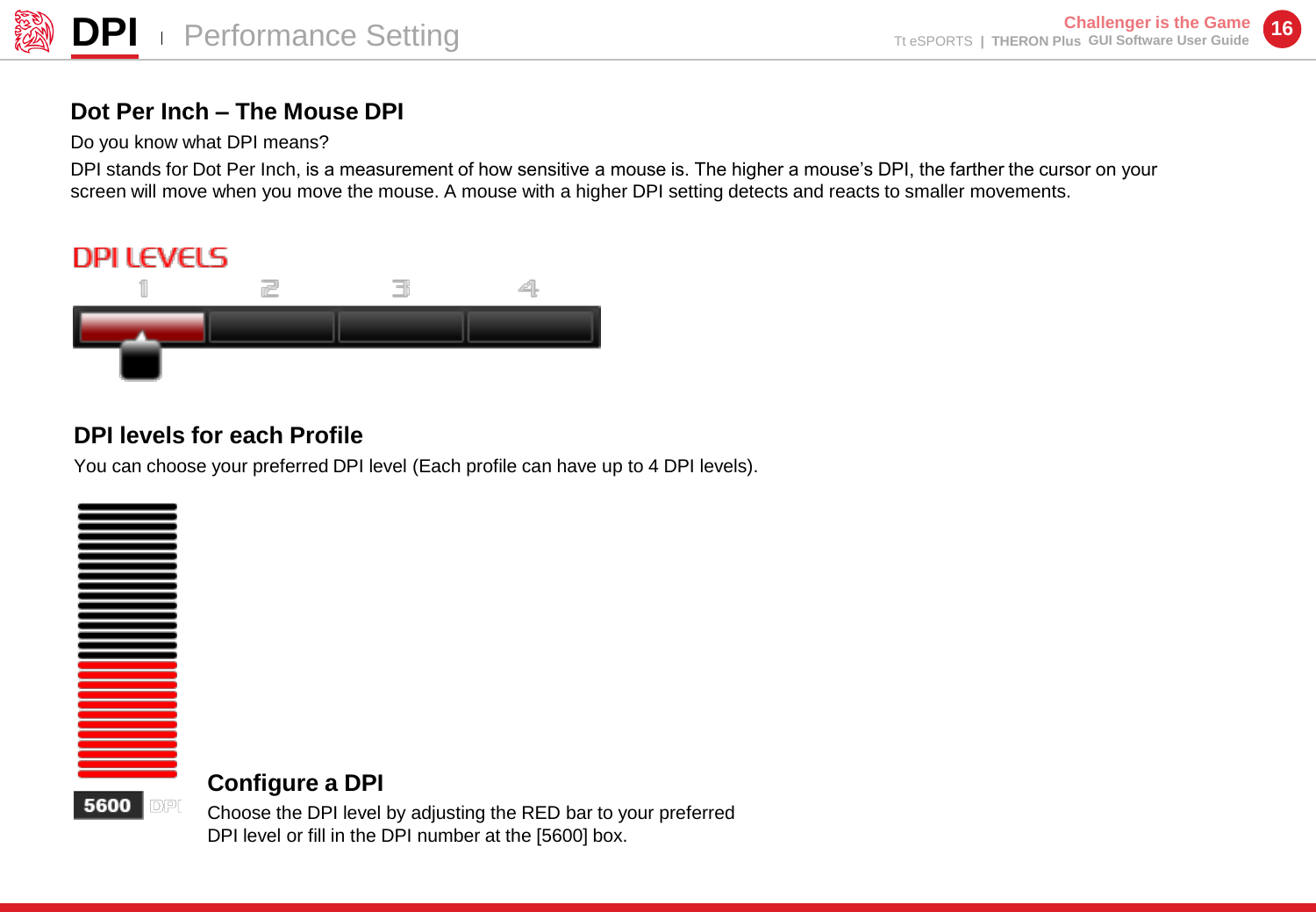# **Mouse speed adjust of Scroll / Double Click / Cursor**

The other Mouse function speed can be adjusted.

# **DOUBLE CLICK SPEED**



- **Double Click Speed** : To adjust the speed of double click to detonate signal.
- **Cursor Speed : To increase or decrease the mouse's moving speed.**
- **Scroll Speed :** To adjust the scrolling speed.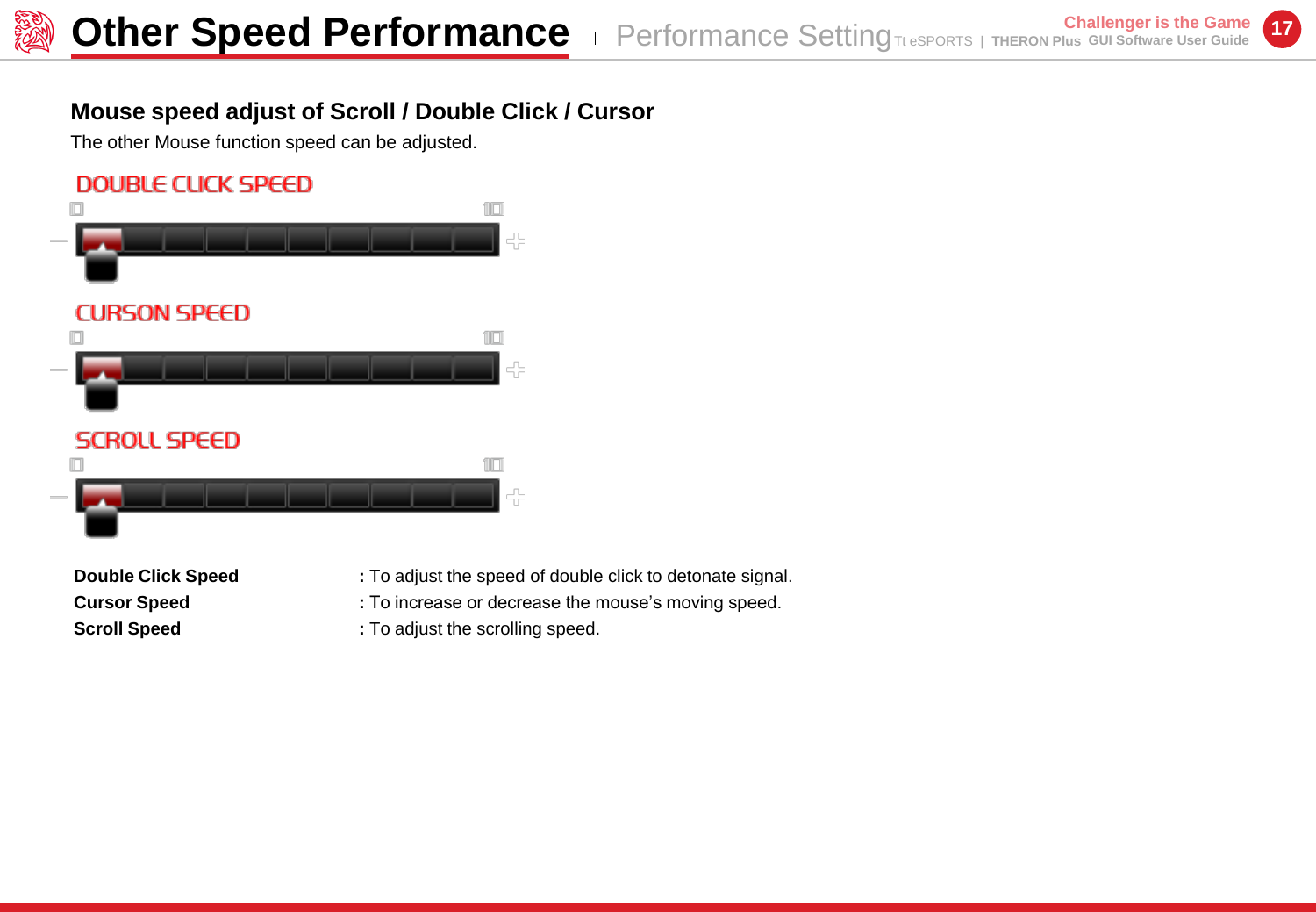# **Polling Rate**

A higher polling rate could decrease the lag that occurs between when you move your mouse and when the movement shows up on your screen. Higher Polling Rate does not mean that you can move fast, that will depends on what DPI level.



#### **Adjust your THERON Plus Polling Rate**

There are 4 levels for Polling Rate to choose from:

125 Hz polling rate, it's reporting THERON Plus's position to the computer 125 times every second (Also known as 8ms) 250 Hz polling rate, it's reporting THERON Plus's position to the computer 250 times every second (Also known as 4ms) 500 Hz polling rate, it's reporting THERON Plus's position to the computer 500 times every second (Also known as 2ms) 1000 Hz polling rate, it's reporting THERON Plus's position to the computer 1000 times every second (Also known as 1ms)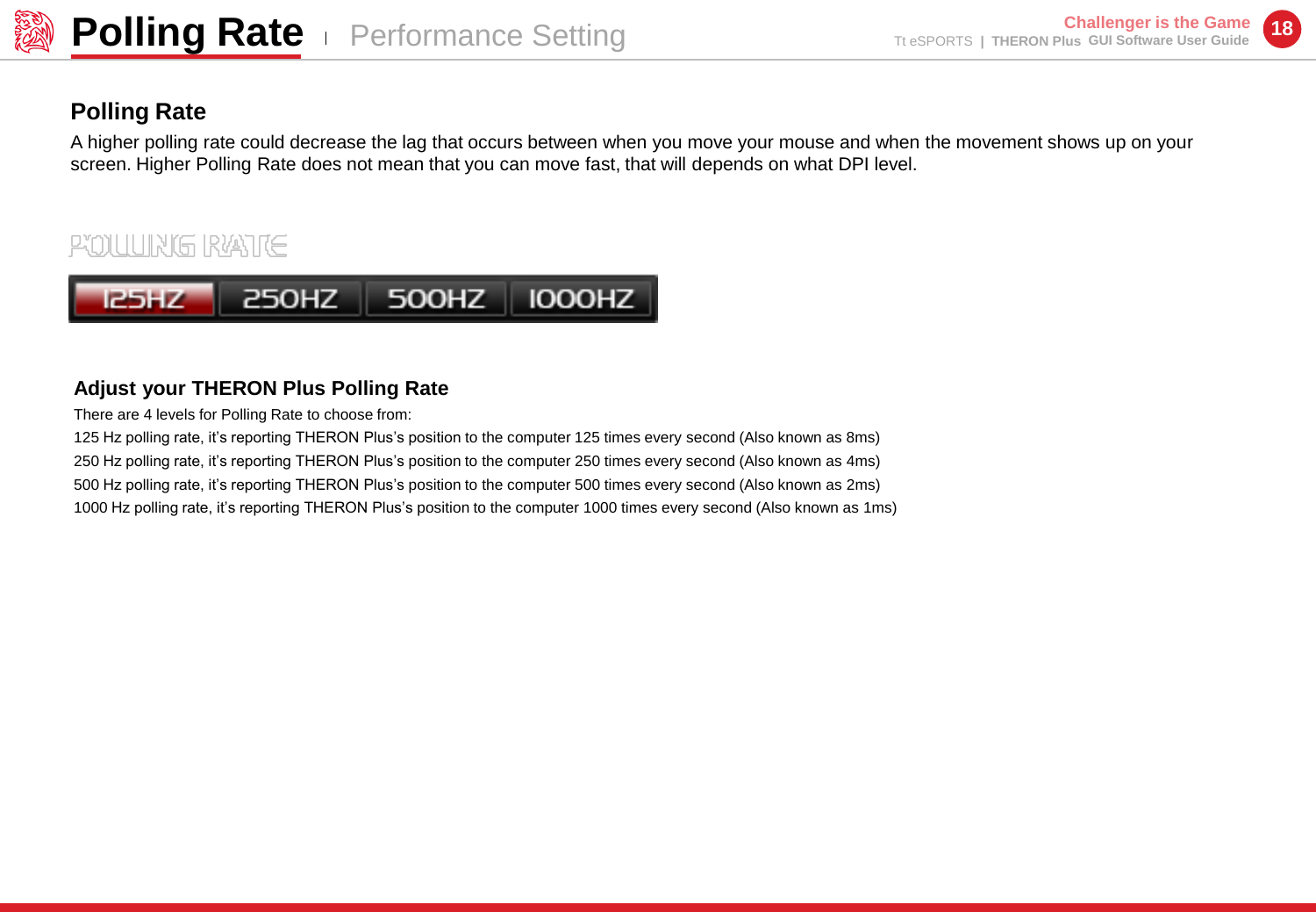

# **Lift-Off Control**

Lift-off trace sometimes required for particular games and some mouse-pads that will influence the trace distance and affected gameplay. Now with THERON Plus, this allow gamers to adjust the distance to the best distance they want while gaming!

# **LIFT-OFF CONTROL**



## **Adjust your THERON Plus Lift-Off**

Adjust the sensitivity by adjusting the level.

**CAUTION : Lowest is not recommended as THERON Plus might not be able to sense the mouse pad.**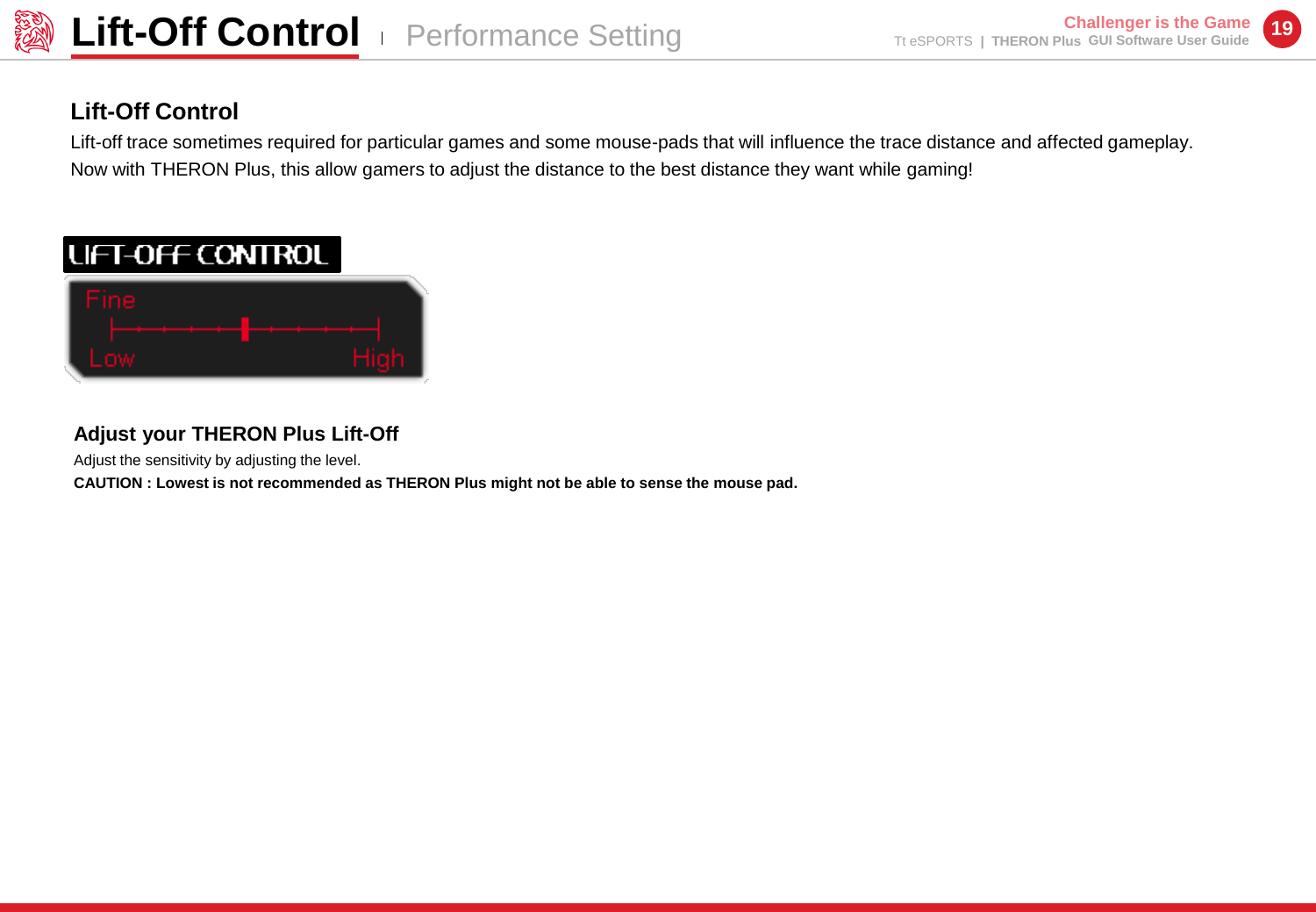# CONTENT FOUR Light Setting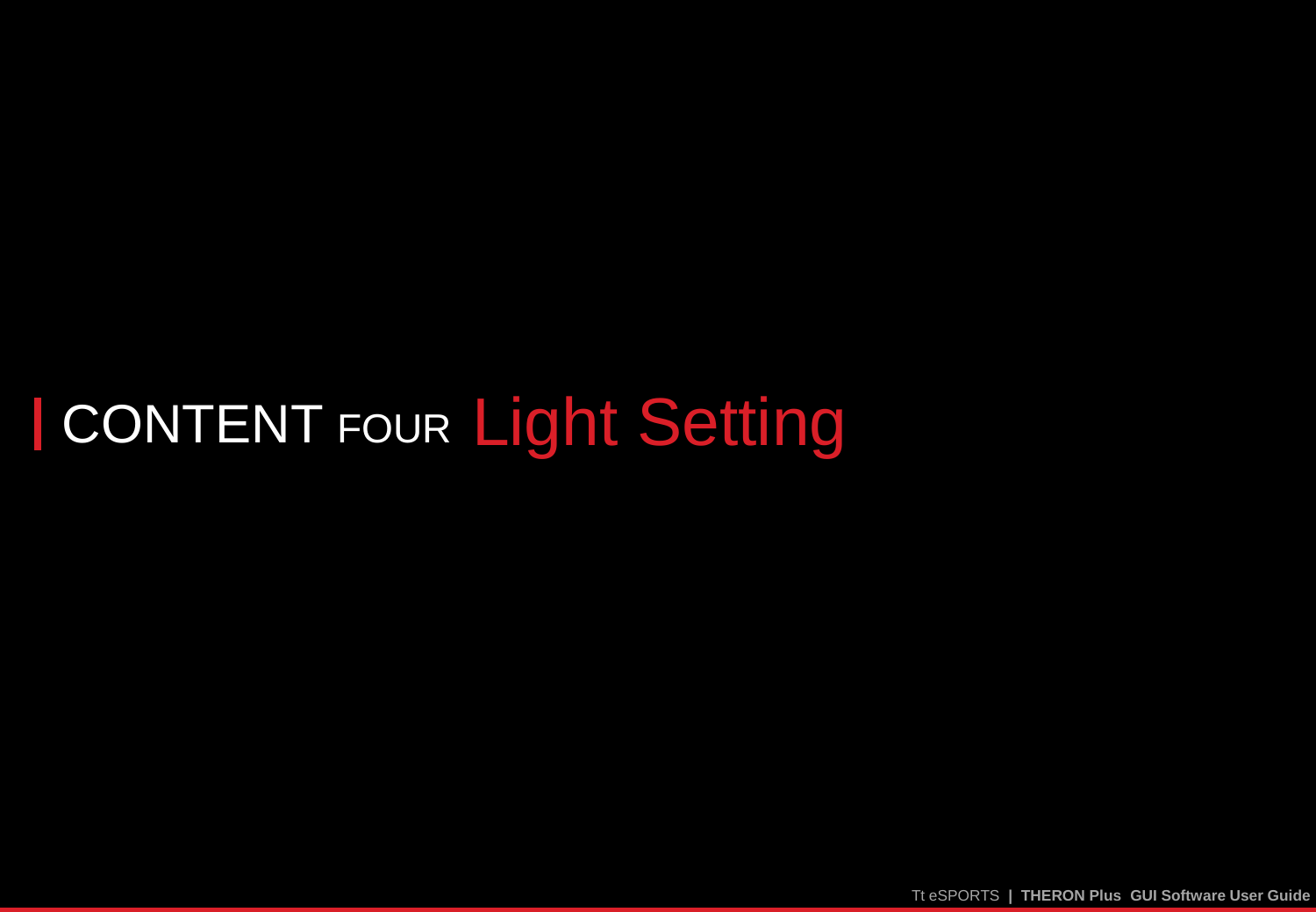

**CANCEL:** Click CANCEL to cancel the setting APPLY: Click APPLY to save the setting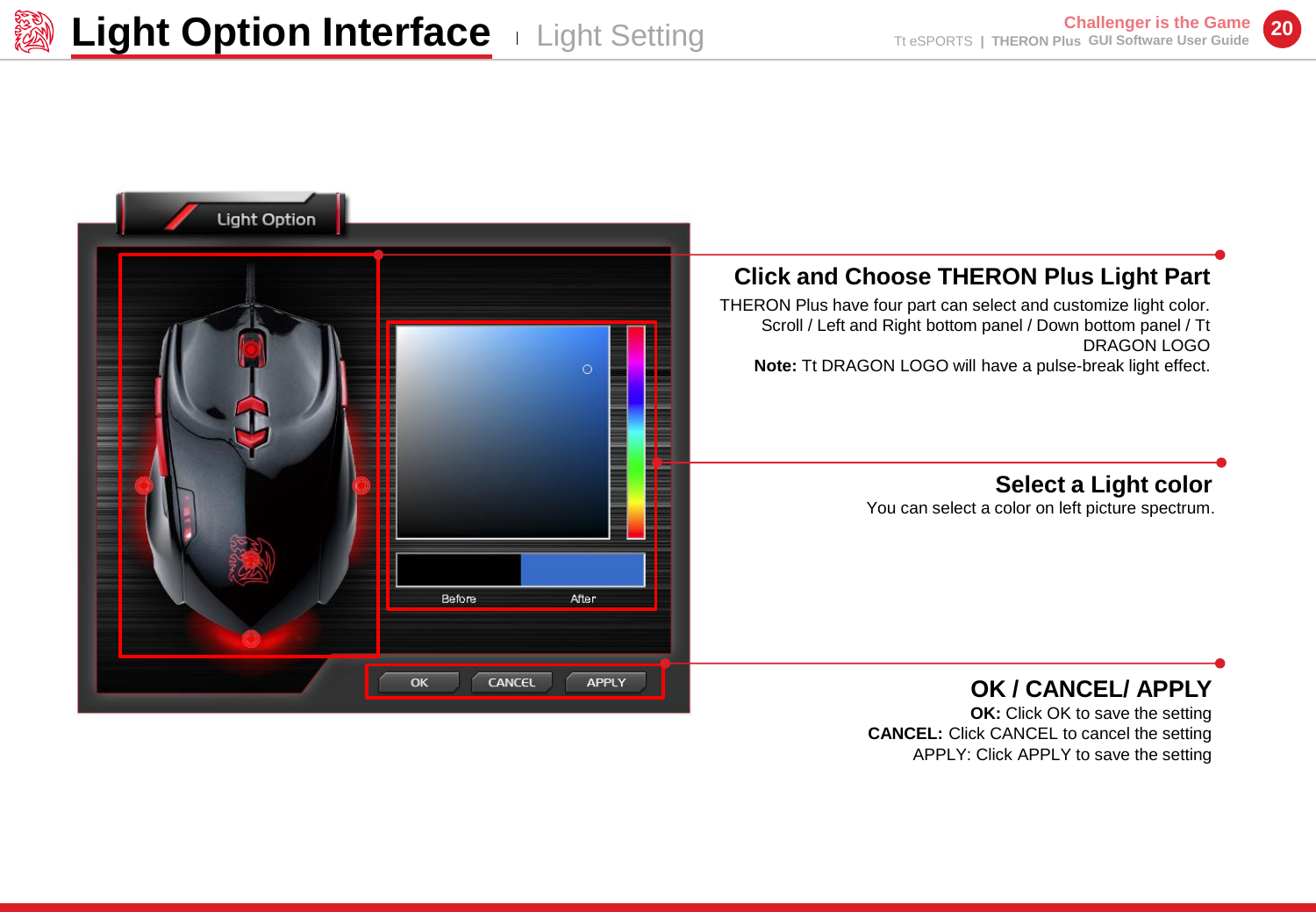# **CONTENT FIVE Firmware Update**